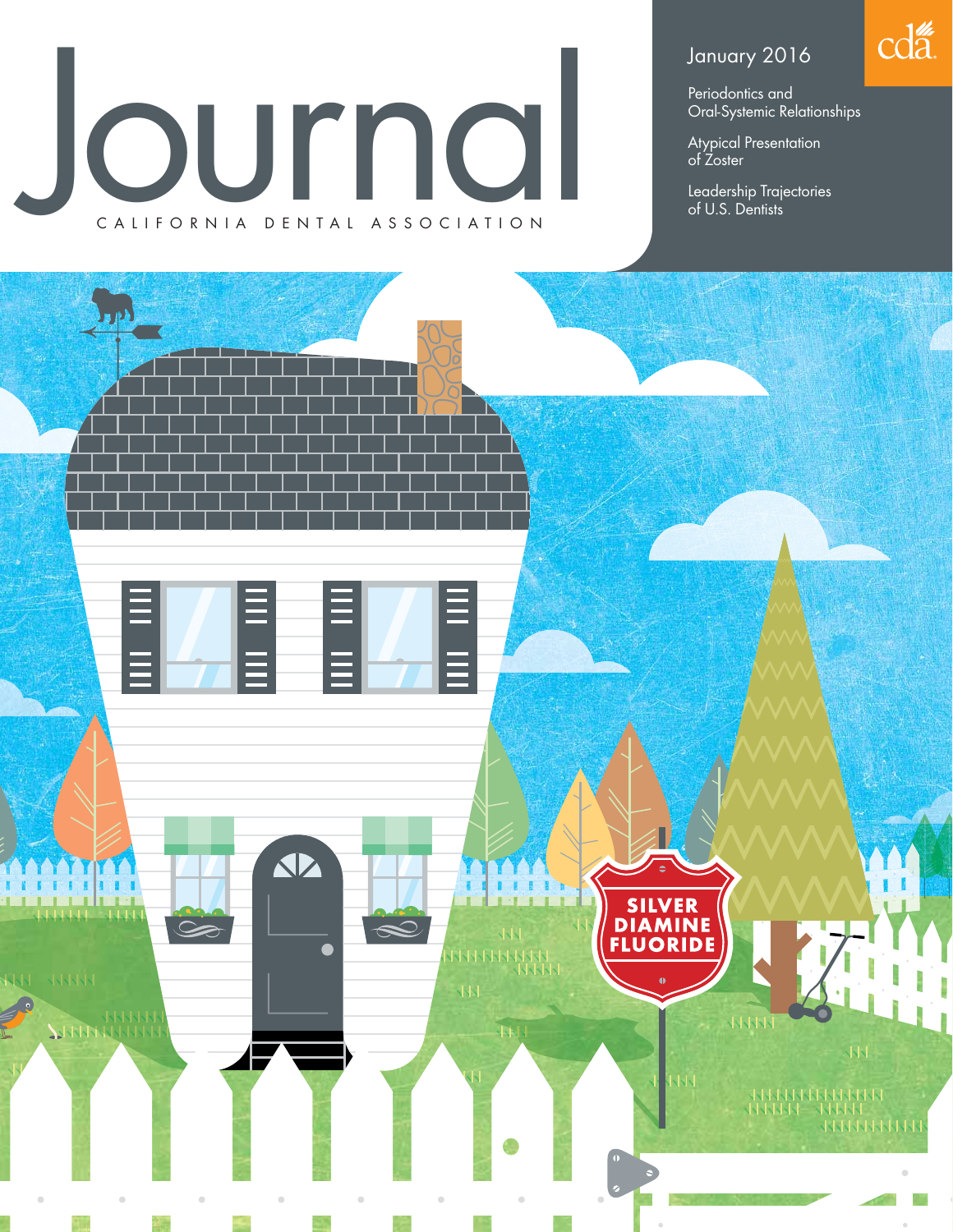## UCSF Protocol for Caries Arrest Using Silver Diamine Fluoride: Rationale, Indications and Consent

Jeremy A. Horst, DDS, PhD; Hellene Ellenikiotis, DDS; and Peter L. Milgrom, DDS

ABSTRACT The Food and Drug Administration recently cleared silver diamine fluoride for reducing tooth sensitivity. Clinical trials document arrest and prevention of dental caries by silver diamine fluoride. This off-label use is now permissible and appropriate under U.S. law. A CDT code was approved for caries arresting medicaments for 2016 to facilitate documentation and billing. We present a systematic review, clinical indications, clinical protocol and consent procedure to guide application for caries arrest treatment.

#### AUTHORS

Jeremy A. Horst, DDS, PhD, is a fellow at the University of California, San Francisco, School of Dentistry studying the bacteria that cause cavities, a pediatric dentist at Alameda Pediatric Dentistry and co-founder and CSO at OraViz. Conflict of Interest Disclosure: Dr. Horst is co-founder and CSO at OraViz.

#### Hellene Ellenikiotis, DDS,

is a resident in the University of California, San Francisco, general practice residency and a recent graduate of the University of California, San Francisco School of Dentistry. Conflict of Interest Disclosure: None reported.

Peter M. Milarom, DDS, is a professor of dental public health sciences and pediatric dentistry and director of the Northwest Center to Reduce Oral Health Disparities at the University of Washington in Seattle. Conflict of Interest Disclosure: Dr. Milgrom is a principal in ADP Silver Dental Arrest LLC, which licenses permission to market Advantage Arrest to Elevate Oral Care LLC.

ntil now, no option for the<br>
treatment of dental caries in<br>
the U.S. besides restorative<br>
dentistry has shown<br>
substantial efficacy.<sup>1</sup> Silver<br>
diamine fluoride is an inexpensive topical treatment of dental caries in the U.S. besides restorative dentistry has shown substantial efficacy.<sup>1</sup> Silver medicament used extensively in other countries to treat dental caries across the age spectrum. No other intervention approaches the ease of application and efficacy. Multiple randomized clinical trials — with hundreds of patients each — support its use for caries treatment, thus substantiating an intervention that addresses an unmet need in American dentistry. In August 2014, the Food and Drug Administration (FDA) cleared the first silver diamine fluoride product for market, and as of April 2015, that product is available.

Since its approval in Japan more than 80 years ago, $2$  more than 2 million containers have been sold. The silver acts as an antimicrobial, the fluoride promotes remineralization and the ammonia stabilizes high concentrations in solution.<sup>3</sup>

Because silver diamine fluoride is new to American dentistry and dental education, there is a need for a standardized guideline, protocol and consent. The University of California, San Francisco, School of Dentistry paradigm shift committee assembled a subcommittee with the following goals:

- Use available evidence to develop a list of clinical indications.
- Define a protocol that maximized safety and efficacy and minimized inadvertent staining of clinical facilities.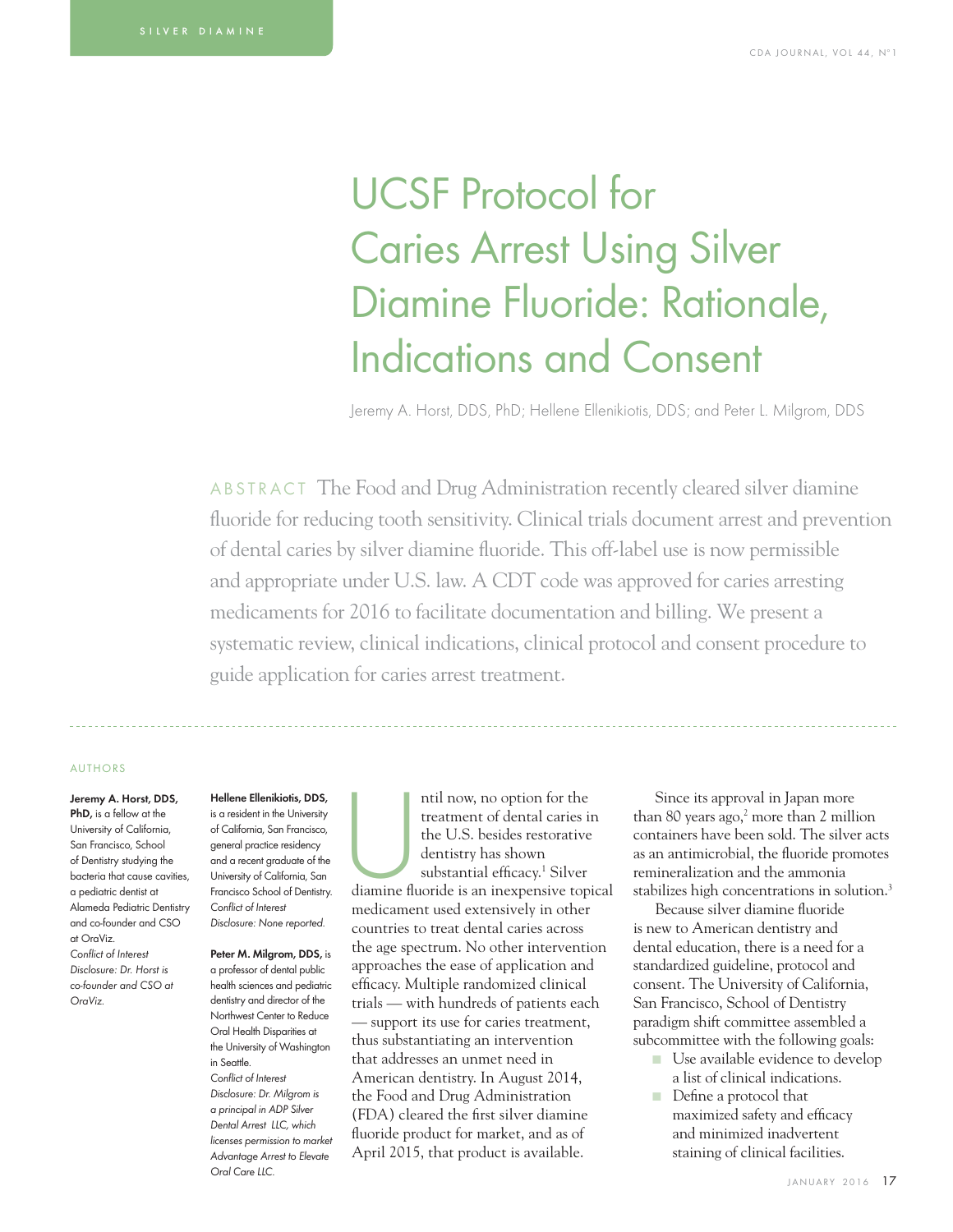■ Build an informed consent document at the eighthgrade reading level.

We conducted a systematic review, inquired of authors of published clinical and in vitro studies about details and considerations in their protocols and consulted experts in cariology and materials chemistry where evidence was lacking. The work of this committee resulted in the adoption of silver diamine fluoride use in the UCSF student clinics.

#### **Methods**

A literature review was designed by a medical librarian to search PubMed and the International Association of Dental Research abstract archive with the following search terms: "33040-28-7" OR "1Z00ZK3E66" OR "silver diamine fluoride" OR "silver fluoride" OR "silver diamine fluoride" OR "diammine silver fluoride" OR "ammonical silver fluoride" OR "ammoniacal silver fluoride". Differences in nomenclature have led to confusion around this material. Another review was completed with the terms "dental" OR "caries" AND "silver nitrate" AND "clinical."

#### **Material**

Silver diamine fluoride (38% w/v  $\text{Ag(NH}_{3})_{2}$ F, 30% w/w) is a colorless topical agent comprised of 24.4-28.8% (w/v) silver and  $5.0 - 5.9\%$  fluoride at pH 10,4 and marketed as Advantage Arrest by Elevate Oral Care LLC (West Palm Beach, Fla.). Other companies may market silver diamine fluoride in the future following determination of substantial equivalence and FDA clearance.

#### Mechanisms

Silver diamine fluoride is used for caries arrest and treatment of dentin hypersensitivity. In the treatment of exposed sensitive dentin surfaces,

topical application results in the development of a squamous layer on the exposed dentin, partially plugging the dentinal tubules.<sup>5</sup> High concentration aqueous silver has been long known to form this protective layer.<sup>6</sup> Decreased sensitivity in treated patients<sup>7,8</sup> is consistent with the hydrodynamic theory of dentin hypersensitivity.9

Dental caries is a complex progression involving dietary sugars, bacterial metabolism, demineralization and organic degradation. The collagenous organic matrix is

> Silver diamine fluoride outperforms other anticaries medicaments in killing cariogenic bacteria in dentinal tubules.

exposed once a dentin surface is demineralized and destroyed by native and bacterial proteases to enable a lesion to enlarge.10 Upon application of silver diamine fluoride to a decayed surface, the squamous layer of silver protein conjugates forms, increasing resistance to acid dissolution and enzymatic digestion.<sup>11</sup> Hydroxyapatite and fluorapatite form on the exposed organic matrix, along with the presence of silver chloride and metallic silver.5 The treated lesion increases in mineral density and hardness while the lesion depth decreases.5 Meanwhile, silver diamine fluoride specifically inhibits the proteins that break down the exposed dentin organic matrix: matrix metalloproteinases,<sup>11</sup> cathepsins<sup>12</sup> and bacterial collagenases.5 Silver

ions act directly against bacteria in lesions by breaking membranes, denaturing proteins and inhibiting DNA replication.13,14 Ionic silver deactivates nearly any macromolecule. Silver diamine fluoride outperforms other anticaries medicaments in killing cariogenic bacteria in dentinal tubules.15

Silver and fluoride ions penetrate  $\sim$ 25 microns into enamel<sup>16</sup> and 50-200 microns into dentin.17 Fluoride promotes remineralization, and silver is available for antimicrobial action upon release by re-acidification.<sup>18</sup> Silver diamine fluoride arrested lesions are 150 microns thick.19

Artificial lesions treated with silver diamine fluoride are resistant to biofilm formation and further cavity formation, presumably due to remnant ionic silver.<sup>20,21</sup> More silver and fluoride is deposited in demineralized than nondemineralized dentin. Correspondingly, treated demineralized dentin is more resistant to caries bacteria than treated sound dentin.22 When bacteria killed by silver ions are added to living bacteria, the silver is re-activated so that effectively the dead bacteria kill the living bacteria in a "zombie effect."23 This reservoir effect helps explain why silver deposited on bacteria and dentin proteins within a cavity has sustained antimicrobial effects.

#### Clinical Evidence

#### *Silver Nitrate Plus Fluoride Varnish*

Before the FDA cleared silver diamine fluoride, some U.S. dentists sequentially applied silver nitrate then fluoride varnish to dentinal decay as the only available noninvasive option for caries treatment. Duffin rediscovered silver nitrate from the early literature,<sup>24</sup> which had been lost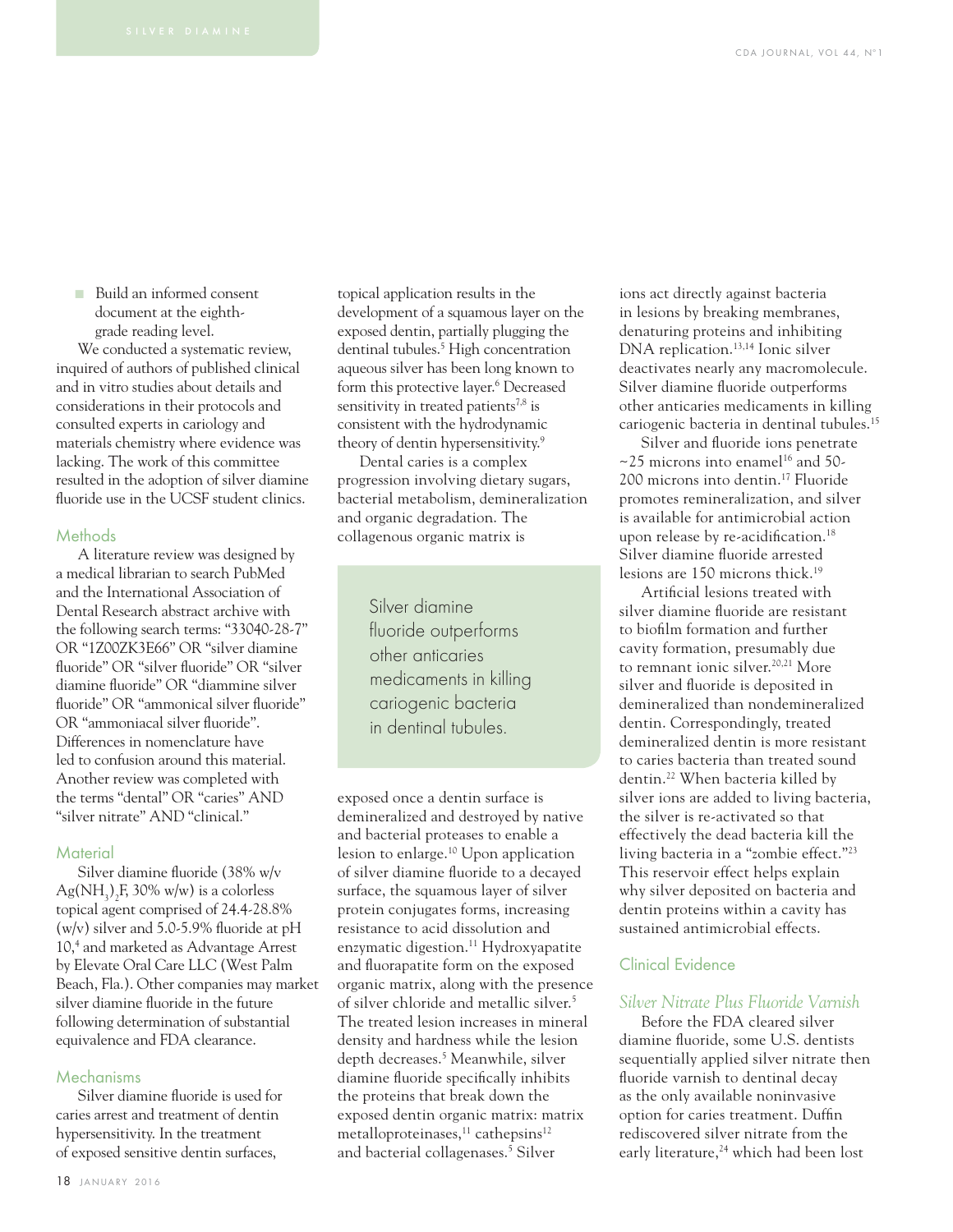to modern cariology. Surprisingly, there is no mention of silver nitrate in either of the American Dental Association Council on Scientific Affairs reports on *Nonfl uoride Caries-Preventive Agents*<sup>25</sup> or *Managing Xerostomia and Salivary Gland Hypofunction*, 26 and it is not part of standard dental school curricula. Case series of carious lesions arrested by silver nitrate date to the 1800s. For example, in 1891, 87 of 142 treated lesions were arrested.<sup>27</sup> Percy Howe, DDS, then director of the Forsyth Institute in Boston, added ammonia to silver nitrate, making it more stable and effective as an antimicrobial for application to any infected tooth structure from early cavitated lesions to infected root canals.<sup>28</sup> Duffin added the application of fluoride varnish following silver nitrate, simulating silver diamine fluoride. While his clinic doubled in patients, cases needing general anesthesia disappeared. His review of randomly selected charts showed only seven of 578 treated lesions progressed within two and a half years to the point that extractions were needed.24 Thus, with the exception of Duffin's and one other report, attention to silver nitrate largely disappeared by the 1950s. The lore is that use and teaching of this intervention were lost with the introduction of effective local anesthetic to enable painless restorations and fluoride for caries prevention. Because no high-quality clinical trials have been performed, we did not include the silver nitrate plus fluoride varnish regimen in our recommendation.

#### *Silver Diamine Fluoride*

We found nine published randomized clinical trials evaluating silver diamine fluoride for caries arrest and/or prevention of at least one year in duration. These

studies each involved hundreds of children aged 3 to 9 or adults aged 60 to 89 (FIGURES 1 and 2). Most participants had low  $(< 0.3$  ppm) fluoride in the environmental water and reported using fluoride toothpaste (e.g., 73 percent).29 Silver diamine fluoride was applied with cotton isolation. Lesions were detected with mirror and explorer only. All studies were registered and met the Consolidated Standards of Reporting Trials requirements. Clinical cases and studies not meeting these criteria can be found elsewhere.30

> When stannous fluoride was used to activate color change, a break in the black color within a lesion at six months was highly sensitive and specific for active caries.

Caries arrest increased dramatically after reapplication from one year posttreatment<sup>31-33</sup> to one and a half years,31,34 and increasingly to two to three years (FIGURE 1).<sup>29,31,35</sup> Single application without repeat lost effect over time in the elderly.32 Twice per year application resulted in more arrest than once per year.31,35 Twelve percent silver diamine fluoride was markedly less effective.<sup>32</sup>

Darkening of the entire lesion indicated success at follow-up and is suggested to facilitate diagnosis of caries arrest status by nondentists. A longitudinal study reported that color activation of silver diamine fluoride with 10% stannous fluoride resulted in less first molar caries.<sup>36</sup> Tea extract was used in one group to activate color change for improved follow-up diagnosis; no differences

in arrest were seen.<sup>32</sup> Indeed, when stannous fluoride was used to activate color change, a break in the black color within a lesion at six months was highly sensitive and specific for active caries.<sup>37</sup>

Silver diamine fluoride greatly outperformed fluoride varnish for caries arrest $29$  and was equivalent or better than glass ionomer cement (GIC) (FIGURE 1). $31,33$  The addition of semiannual intensive oral health education with the application of silver diamine fluoride in the elderly increased the arrest of root caries (FIGURE 1).<sup>38</sup>

#### *Caries Prevention*

When silver diamine fluoride was applied only to carious lesions, impressive prevention was seen for other tooth surfaces.29,35 Fluoridereleasing GIC can have this effect but it is limited to surfaces adjacent to the treated surface and of short duration. Direct application to healthy surfaces in children also helps prevent caries ( $FIGURE 2$ ).<sup>29,35,39</sup> Two studies show great difference in the level of prevention in the elderly;<sup>38,40</sup> the difference is hard to reconcile. As seen for arrest, prevention is less after one year without repeat application.<sup>41</sup>

Annual application of silver diamine fluoride prevented many more carious lesions than four-times-peryear fluoride varnish in both children<sup>29</sup> and the elderly.40 Prevention was roughly equivalent to twice-per-year varnish in one study (FIGURE 2).<sup>39</sup> The addition of semiannual intensive oral health education in a study of the elderly increased prevention.38 Although many fell out, GIC or resin sealants outperformed silver diamine fluoride in preventing caries in the first molars of children.<sup>39,41</sup> though the cost was ~20 times more.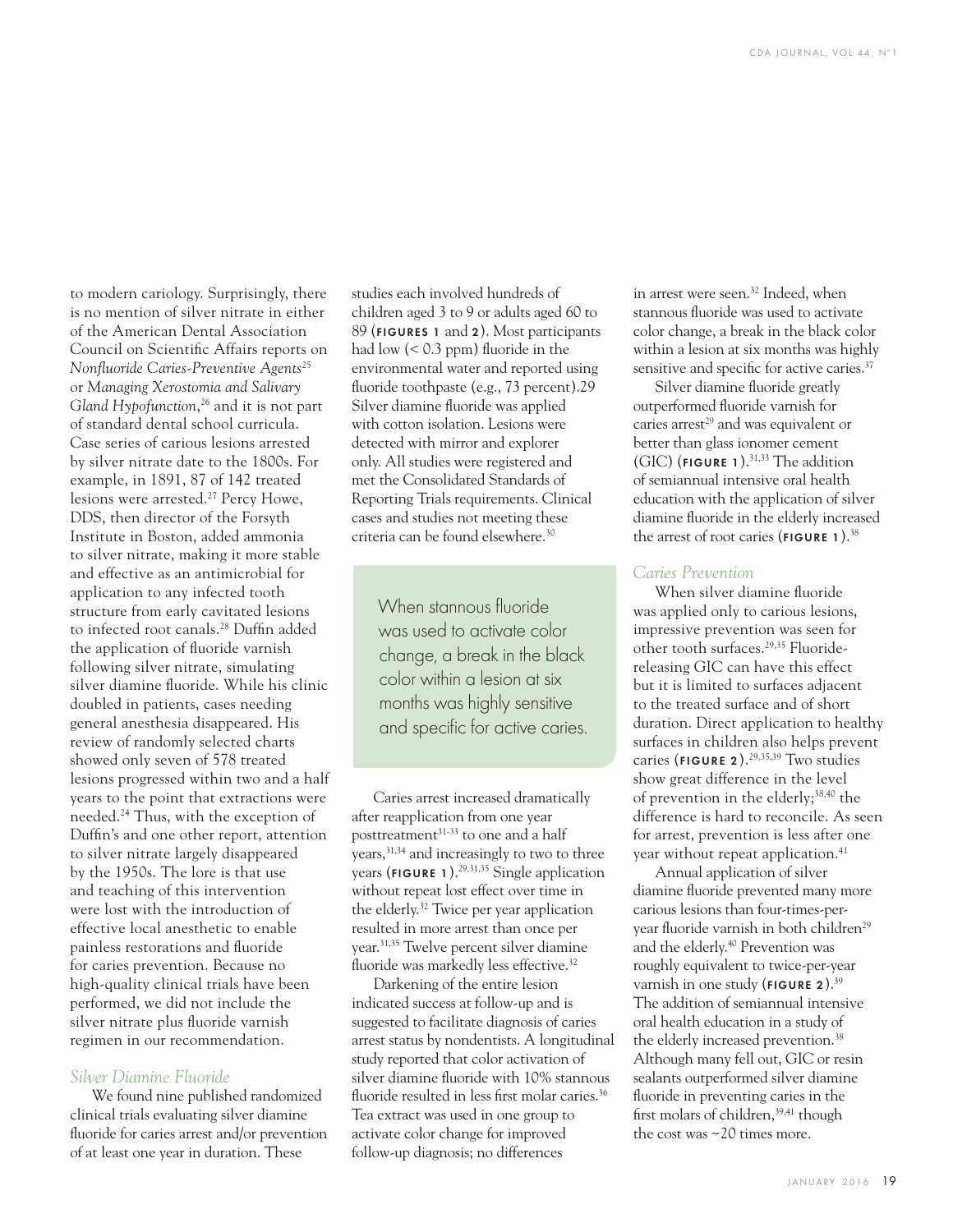#### *Ongoing Trials*

Unpublished reports of clinical studies unanimously confirm better caries arrest and/or prevention by silver diamine fluoride over control or other materials. A one-year report of a study of the elderly demonstrated that the addition of a saturated solution of potassium iodide (SSKI) to decrease discoloration did not significantly alter caries arrest or prevention.<sup>42</sup> This was confirmed in the two-year examinations (personal communication, Edward Lo). A one-year report of a study in children showed that the application once per week for three consecutive weeks, once per year, was more effective than that of single annual application.43 Other studies have recently begun to evaluate the ability of silver diamine fluoride to arrest interproximal carious lesions, to compare the relative efficacy of silver diamine fluoride to the combination of silver nitrate plus fluoride varnish and to compare the effects on populations with or without access to fluoridated water. Final reports from these studies will follow in the coming years.

#### *Recommendations From the Literature*  **on Clinical Efficacy**

These studies show that 38% silver diamine fluoride is effective and efficient in arresting and preventing carious lesions. Application only to lesions appears to be similarly effective in preventing cavities in other teeth and surfaces as applying directly. Single application appears insufficient for sustained effects. while annual re-application results in remarkable success, and even greater effects with semi-annual application. From these data, we recommend twice-per-year application, only to carious lesions without excavation, for at least the first two years.





FIGURE 1. Graphic summary of randomized controlled trials demonstrating caries arrest after topical treatment with 38% silver diamine fluoride (SDF). Studies are arranged vertically by frequency of silver diamine fluoride application. Caries arrest is defined as the fraction of initially active carious lesions that became inactive and firm to a dental explorer. SDF (38% unless noted otherwise); q6mon, every six months; q1year, every year; q3mon, every three months; GIC, glass ionomer cement; NaF, 5% sodium fluoride varnish; + OHI q6mon, SDF every year and oral hygiene instructions every six months.

For any patient with active caries, we recommend considering replacement of fluoride varnish as the primary means to prevent new lesions, with application of silver diamine fluoride to the active lesions only. For patients without access

to both sealants and monitoring, silver diamine fluoride is the agent of choice for prevention of caries in permanent molars — particularly as there is no margin to leak and thereby facilitate deep caries and it does not stain sound enamel.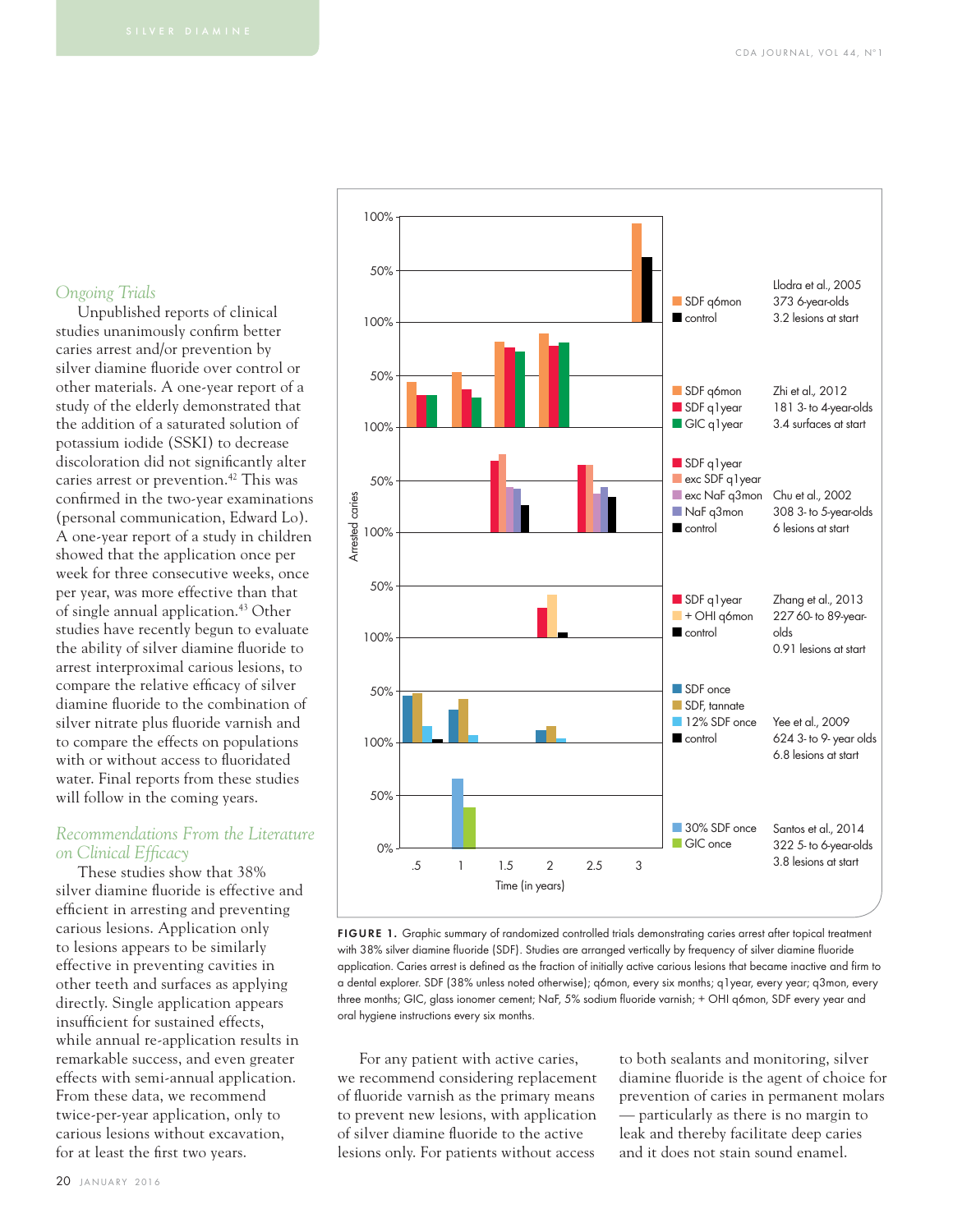

FIGURE 2. Graphic summary of randomized controlled trials demonstrating caries prevention after topical treatment of carious lesions with 38% silver diamine fluoride. Prevented caries is defined as the fraction of new carious lesions in treatment groups as compared to those in the placebo or no treatment control group. Chlorhex, 1% chlorhexidine varnish.

Longer studies are needed to determine whether caries arrest and prevention can be maintained with decreased application after two to three years, and whether more frequent use would enhance efficacy. Traditional or

nontraditional restorative approaches, such as the atraumatic restorative technique  $(ART)^{44}$  and Hall crowns,  $45$  should be performed as dictated by the response of the patient, disease progression and the nature of individual lesions.

#### **Safety**

#### *Maximum Dose and Safety Margin*

The margin of safety for dosing is of paramount concern. In gaining clearance from the FDA, female and male rat and mouse studies were conducted to determine the lethal dose (LD50) of silver diamine fluoride by oral and subcutaneous administration. Average LD50 by oral administration was 520 mg/kg and by subcutaneous administration was 380 mg/kg. The subcutaneous route is taken here as a worst-case scenario. One drop  $(25 \mu L)$  is ample material to treat five teeth and contains 9.5 mg silver diamine fluoride. Assuming the smallest child with caries would be in the range of 10 kg, the dose would be 0.95 mg/kg child. Thus, the relative safety margin of using an entire drop on a 10 kg child is 380 mg/kg LD50/0.95 mg/kg dose = four-hundredfold safety margin. The actual dose is likely to be much smaller, for example 2.37 mg total for three teeth was the largest dose measured in six patients.<sup>46</sup> The most frequent application monitored in a clinical trial was weekly for three weeks, annually.43 Thus, we set our recommended limit as one drop (25 μL) per 10 kg per treatment visit, with weekly intervals at most. This dose is commensurate with the Environmental Protection Agency's (EPA) allowable short-term exposure of 1.142 mg silver per liter of drinking water for one to 10 days (Agency for Toxic Substances and Disease Registry, ATSDR, 1990).

Cumulative exposure from lowerlevel acute or chronic silver intake has no real physiologic disease importance, but the bluing of skin in argyria should obviously be avoided. The EPA set the lifetime exposure conservatively at 1 gm to safely avoid argyria. The highest applied dose for three teeth measured in the pharmacokinetic study, 2.37 mg, would enable  $> 400$  applications.<sup>46</sup> Silver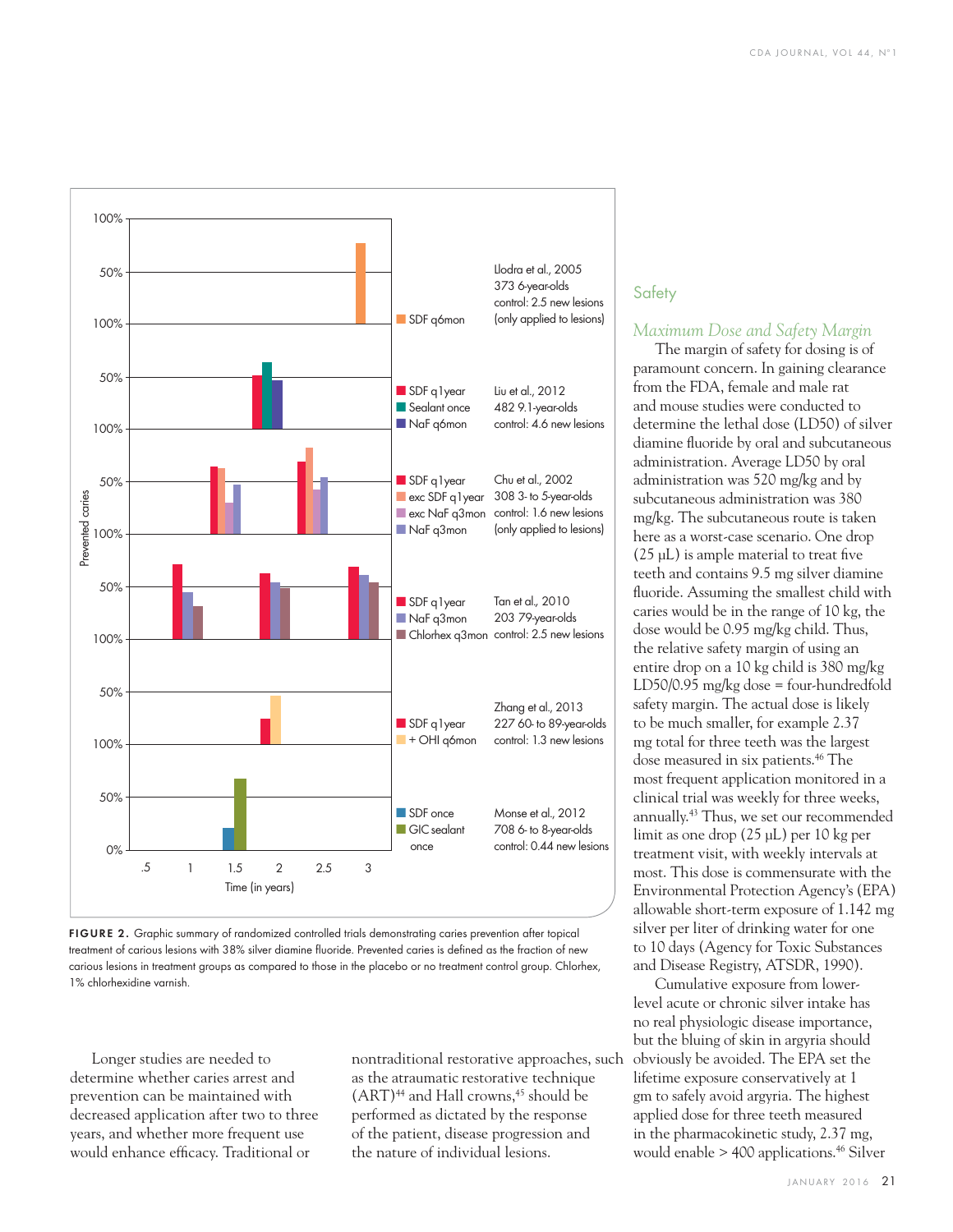nitrate (typically a 25% solution) has been used for more than 100 years in the U.S. without incident, including acceptance by the ADA, and in other countries for arresting dental caries.<sup>3</sup>

#### *Adverse Effects*

Not a single adverse event has been reported to the Japanese authorities since they approved silver diamine fluoride (Saforide, Toyo Seiyaku Kasei Co. Ltd., Osaka, Japan) more than 80 years ago.47 The manufacturer estimates that more than 2 million multi-use containers have been sold, including > 41,000 units in each of the last three reporting years.

In the nine randomized clinical trials in which silver diamine fluoride was applied to multiple teeth to arrest or prevent dental caries, the only side effect noted was for three of 1,493 children or elderly patients monitored for one to three years who experienced "a small, mildly painful white lesion in the mucosa, which disappeared at 48 [hours] without treatment."29,31-33,35,38,40,41,48 The occurrence of reversible localized changes to the oral mucosa was predicted in the first reports of longitudinal studies.<sup>49</sup> No adverse pulpal response was observed.

Gingival responses have been minimal. In a pharmacokinetic study of silver diamine fluoride application to three teeth in each of six 48- to 82-year-olds, no erythema, bleeding, white changes, ulceration or pigmentation was found after 24 hours. Serum fluoride hardly went up from baseline, while serum silver increased about tenfold and stayed high past the four hours of measurement.46 In a two-site hypersensitivity trial of 126 patients in Peru, at baseline 9 percent of patients presented redness scores of 2 (1 being normal, 2 being mild to moderate redness and 3 being severe); and after one day, 13 percent in silver diamine fluoride treated patients versus 4 percent

in controls. All redness was gone at seven days. Meanwhile, gingival index improved slightly in silver diamine fluoride treated patients.7 Nonetheless, gingival contact should be minimized. In our experience, it has been adequate to coat the nearby gingiva with petroleum jelly, use the smallest available microsponge and dab the side of the dappen dish to remove excess liquid before application.

Concerns for fluoride safety are most relevant to chronic exposure,<sup>50</sup> whereas this is an acute exposure. Chronically high systemic fluoride results in dental

At least for children, many parents have seen the color changes as a positive indication that the treatment was effective

fluorosis. The ubiquitous use of fluoridebased gas in general anesthetics has shown that the first acute response is transient renal holding, and is rare.<sup>51</sup> Concerns have been raised about poorly controlled silver diamine fluoride concentrations<sup>52</sup> and fluorosis appearing in treated rats.<sup>53</sup> However, silver and fluoride levels are closely monitored for the U.S. product, and the Health Department of Western Australia conducted a study that found no evidence of fluorosis resulting from long-term proper use of silver diamine fluoride.<sup>54</sup> Therefore, we have concluded that the development of fluorosis after application of the U.S.-approved product is not a clinically significant risk.

Silver allergy is a contraindication. Relative contraindications include any significant desquamative gingivitis or

mucositis that disrupts the protective barrier formed by stratified squamous epithelium. Increased absorption and pain would be expected with contact. Heightened caution and use of a protective gingival coating may suffice.

A saturated solution of potassium iodide (SSKI) is contraindicated in pregnant women and during the first six months of breastfeeding because of the concern of overloading the developing thyroid with iodide; thyroid specialists suggested a pregnancy test prior to use in women of childbearing age uncertain of their status.

#### *Nonmedical Side Effects*

Silver diamine fluoride darkens carious lesions. At least for children, many parents have seen the color changes as a positive indication that the treatment was effective.<sup>29</sup> Application of an SSKI immediately following silver diamine fluoride treatment is thought to decrease staining (patent US6461161). This is an off-label use; potassium iodide is approved as an over-the-counter drug to facilitate mucus release to breathe more easily with chronic lung problems and to protect the thyroid from radioactive iodine in radiation emergencies. In our clinical experience, SSKI helps but does not dramatically effect stain; arrested lesions normally darken. Most stain remains at the dentin-enamel or cementum-enamel junction. However, SSKI maintains resistance to biofilm formation or activity in laboratory studies.20 Also, SSKI maintained caries arrest efficacy in the early results of an ongoing clinical trial.42 Meanwhile, silver diamine fluoride-treated lesions can also be covered with GIC or composite (see below for discussion on bonding).

Patients note a transient metallic or bitter taste. In our experience, with judicious use, the taste and texture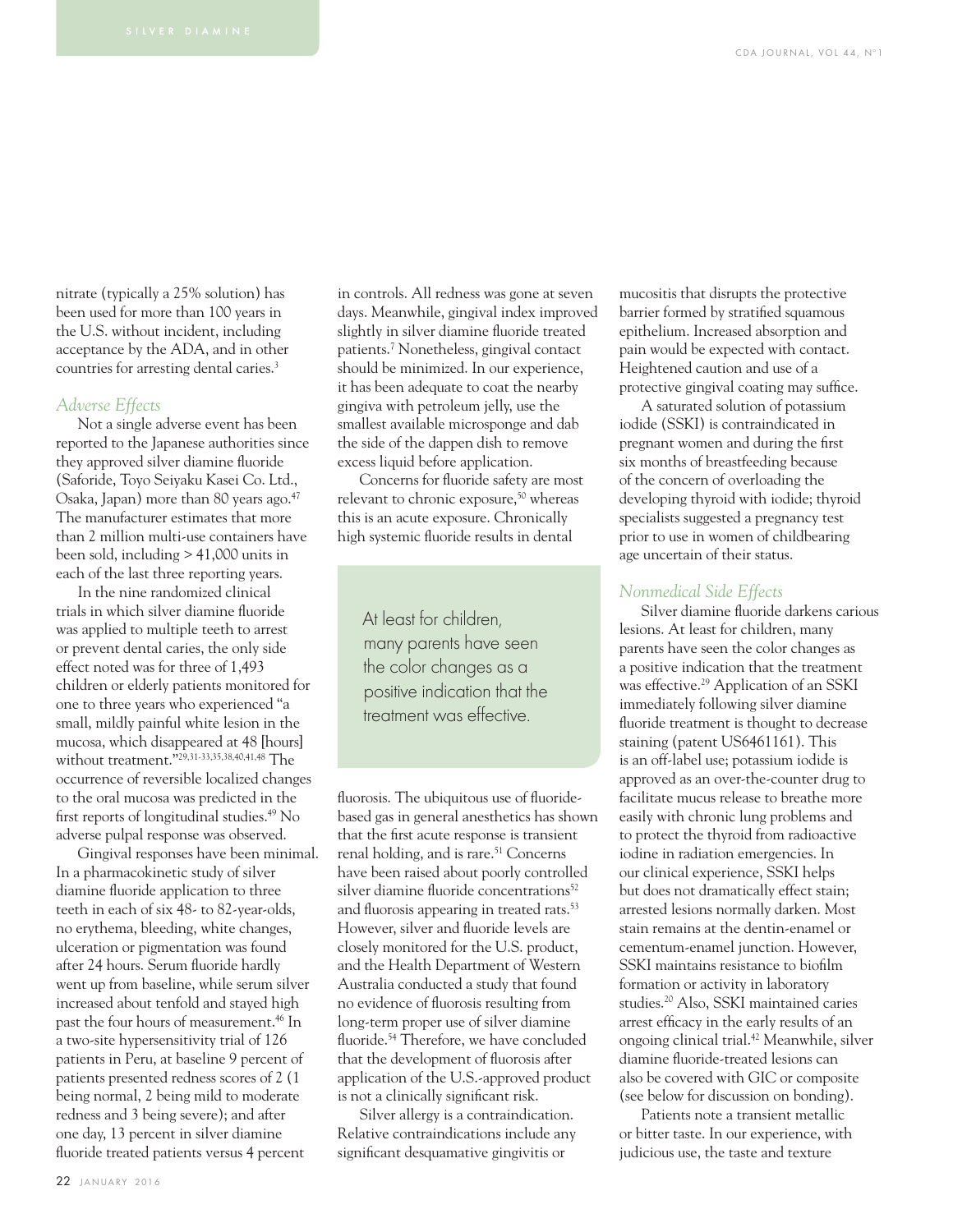response is more favorable than the response to fluoride varnish.

Even a small amount of silver diamine fluoride can cause a "temporary tattoo" to the skin (on the patient or provider), like a silver nitrate stain or henna tattoo, and does no harm. Stain on the skin resolves with the natural exfoliation of skin in two to 14 days. Universal precautions prevent most exposures. Long-term mucosal stain, local argyria akin to an amalgam tattoo, has been observed when applying silver nitrate to intraoral wounds; we anticipate similar stains with submucosal exposure to silver diamine fluoride.

Silver diamine fluoride stains clinic surfaces and clothes. The stain does not come out once it sets. Spills should be cleaned up immediately with copious water, ethanol or bleach. High pH solvents such as ammonia may be more successful. Secondary containers and plastic liners for surfaces are adequate preventives.

#### *Effects on Bonding*

Using a contemporary bonding system, silver diamine fluoride had no effect on composite bonding to noncarious dentin using either self-etch or full-etch systems.<sup>55</sup> In one study, simply rinsing after silver diamine fluoride application avoided a 50 percent decrease in bond strength for GIC.<sup>56</sup> In another study, increased dentin bond strength to GIC was observed.<sup>57</sup> Silver diamine fluoride decreased dentin bonding strength of resin-based crown cement by approximately one-third.<sup>58</sup> Thus, rinsing will suffice for direct restorations, while excavation of the silver diamine fluoride-treated superficial dentin is appropriate for cementing crowns.

#### **Indications**

Countless patients would benefit from conservative treatment of nonsymptomatic active carious lesions. We discuss the following indications.

First, extreme caries risk is defined as patients with salivary dysfunction, usually secondary to cancer treatment, Sjogren's syndrome, polypharmacy, aging or methamphetamine abuse. For these patients, frequent prevention visits and traditional restorations fail to stop disease progression. Similar disease recurrence occurs in severe early childhood caries.

Second, some patients cannot tolerate standard treatment for medical or psychological reasons. These include the precooperative child, the frail elderly, those with severe cognitive or physical

Countless patients would benefit from conservative treatment of nonsymptomatic active carious lesions.

disabilities and those with dental phobias. Various forms of immunocompromise mean that these same patients have a much higher risk of systemic infection arising from untreated dental caries. Many only receive restorative care with general anesthesia or sedation and others are not good candidates for general anesthesia due to frailty or another medical complexity. The Centers for Disease Control and Prevention (CDC) estimates 1.4 million people in the U.S. live in nursing homes and 1.2 million live in hospice.<sup>59</sup> These individuals tend to have medical, behavioral, physical and financial limitations that beg a reasonable option.

Third, some patients have more lesions than can be treated in one visit, such that new lesions arise or existing lesions become symptomatic while

awaiting completion of treatment. This is particularly relevant to the dental school setting where treatment is slow. American dentistry has been desperately lacking an efficient instrument to be used at the diagnostic visit to provide a step toward controlling the disease.

Fourth, some lesions are just difficult to treat. Recurrent caries at a crown margin, root caries in a furcation or the occlusal of a partially erupted wisdom tooth pose a challenge to access, isolation and cleansability necessary for restorative success.

Following the above considerations, we developed four indications for treatment of dental caries with silver diamine fluoride:

- 1. Extreme caries risk (xerostomia or severe early childhood caries).
- 2. Treatment challenged by behavioral or medical management.
- 3. Patients with carious lesions that may not all be treated in one visit.
- 4. Difficult to treat dental carious lesions.

Finally, these indications are for our school clinics. They do not address access to care. The U.S. Department of Health and Human Services estimates 108 million Americans are without dental insurance, and there are 4,230 shortage areas with 49 million people without access to a dental health professional.<sup>60</sup> Unlike fillings, failure of silver diamine fluoride treatment does not appear to create an environment that promotes caries, and thus needs to be monitored. Thus, a final important indication is:

5. Patients without access to dental care.

#### Clinical Application

We considered practical strategies to maximize safety and effectiveness in the design of a clinical protocol for the UCSF dental clinics (FIGURE 3).

The key factor is repeat application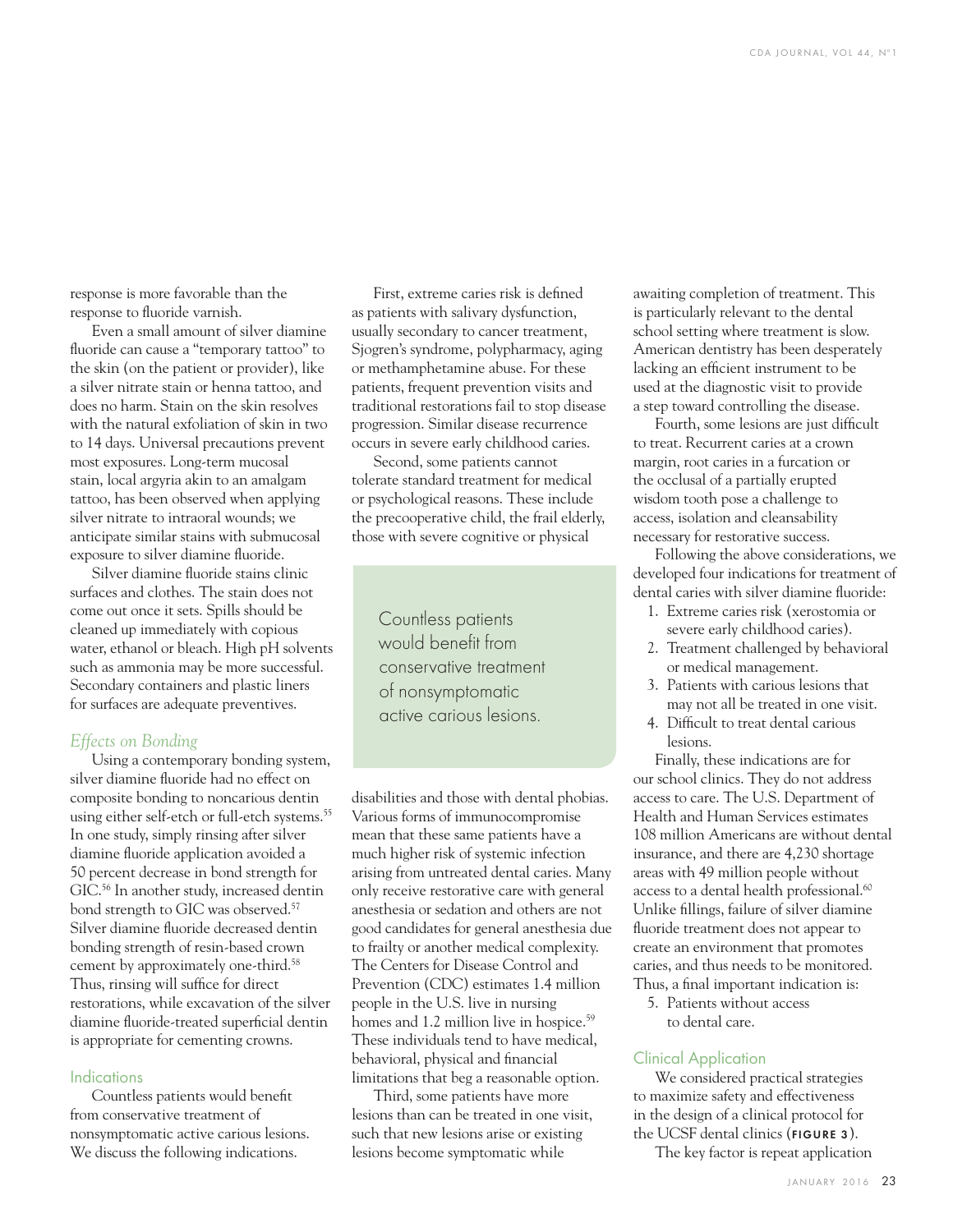#### Silver Diamine Fluoride (SDF) UCSF Protocol for Arresting Dental Carious Lesions or Treating Tooth Sensitivity

Material: Advantage Silver Arrest (38% SDF, purified water) from Elevate Oral Care. Shelf life: three years unopened. Do not refrigerate. Avoid freezing or extreme heat.

#### Indications:

- 1. Extreme caries risk (xerostomia or severe early childhood caries).
- 2. Treatment challenged by behavioral or medical management.
- 3. Patients with carious lesions that may not all be treated in one visit.
- 4. Difficult to treat dental carious lesions.
- 5. Patients without access to dental care.

Maximum dose: 25 μL (1 drop) / 10kg per treatment visit. SDF Contraindication: Silver allergy.

SDF Relative Contraindications: Ulcerative gingivitis, stomatitis.

SSKI Contraindications: Pregnancy, breastfeeding.

#### Considerations:

- Decayed dentin will darken as the caries lesions arrest. Most will be dark brown or black.
- SDF can stain the skin, which will clear in two to three weeks without treatment.
- SDF can permanently stain operatory surfaces and clothes.
- A control restoration (e.g., GI via ART or other material) may be considered after SDF treatment.
- Saturated solution of potassium iodide (SSKI, Lugol's Solution, various sources) can be used after SDF to decrease color changes.
- Re-application is usually recommended, biannually until the cavity is restored or arrested or the tooth exfoliates.

#### Procedure:

- 1. Plastic-lined cover for counter, plastic-lined bib for patient.
- 2. Standard personal protective equipment (PPE) for provider and patient.
- 3. One drop of SDF into the deep end of a plastic dappen dish (also obtain one drop of SSKI in a separate dappen dish if selected).
- 4. Remove bulk saliva with saliva ejector.
- 5. Isolate tongue and cheek from affected teeth with 2-inch by 2-inch gauze or cotton rolls.
- 6. If near the gingiva, consider applying petroleum jelly with a cotton applicator for safety.
- 7. Dry affected tooth surfaces with triple syringe or if not feasible dry with cotton.
- 8. Bend microsponge, immerse into SDF, remove excess on side of dappen dish.
- 9. Apply directly onto the affected tooth surface(s) with microsponge.
- 10. Allow SDF to absorb for up to one minute if reasonable, then remove excess with gauze or cotton roll. (If using SSKI, apply with a different microsponge. Repeat one to three times until no further white precipitates are observed. Wait five to 10 seconds between applications. Remove excess with cotton.)
- 11. Rinse with water.
- 12. Place gloves, cotton and microbrushes into plastic waste bags.

FIGURE 3. Clinical protocol for the UCSF dental clinics.

over multiple years. We believe that dryness of the lesion during application is also important. Isolation with gauze and/or cotton rolls is sufficient, while air drying prior to application is thought to improve effectiveness. Allowing one to three minutes for the silver diamine fluoride to soak into and react with a lesion is thought to effect success.

Allowing only a few seconds to soak in due to the cooperation limits of very young patients commonly results in arrest. Application time in clinical studies does not correlate to outcome. However, our committee decided to be cautious in our recommendations for initial use. Longer absorption time also decreases concerns about removing silver diamine fluoride with a posttreatment rinse. Removing any excess material with the same cotton used to isolate is routine to minimize systemic absorption.

Many clinicians place silver diamine fluoride at the diagnostic visit, then at one and/or three-month follow ups, then at semiannual recall visits (six, 12, 18, 24 months). Whether application needs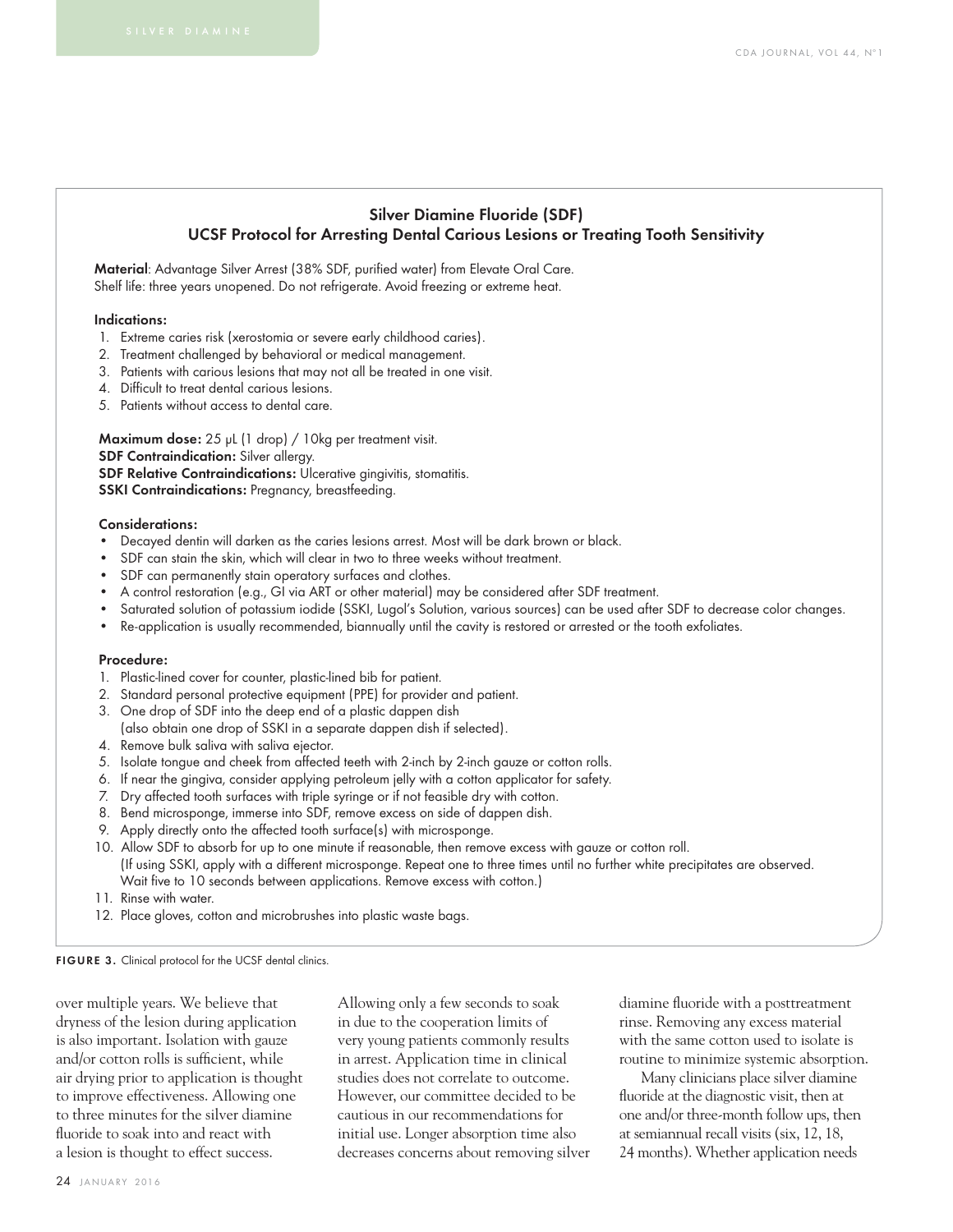to continue after two or three years to maintain caries arrest is not known. Another approach is simply to substitute silver diamine fluoride for any application of fluoride varnish to a patient with untreated carious lesions. Increased frequency with higher disease burden follows the caries management by risk assessment (CAMBRA) principles.61 It is relevant to take photographs to track lesions over time.

Efforts to improve the penetration of silver diamine fluoride into affected dentin by chemical cavity preparation have not been studied but are being explored clinically. Pretreatment with ethylenediaminetetraacetic acid (EDTA) to remove superficial hydroxyapatite in affected dentin may open the dentinal tubules to further silver diamine fluoride penetration. Pretreatment with hypochlorite (bleach) may help breakdown bacteria and exposed dentin proteins, but this may be redundant to the action of the silver. Hypochlorite to decrease discoloration after silver diamine fluoride treatment is not recommended, as the color comes from silver that cannot be broken down like organic chromophores and might break down dentin proteins stabilized against the effects of bacteria and acid by interactions with silver.

Experience with the combination of silver nitrate plus fluoride varnish (see above) has many practitioners asking about a topical varnish after silver diamine fluoride placement to prevent silver diamine fluoride taste and keep the silver diamine fluoride in the lesion. We see no evidence that varnish would help achieve either goal. Varnish does not seal. Rather, allowing more time for residence and diffusion of silver diamine fluoride to react with and dry into the lesion is more likely to improve effectiveness. Also, in our experience, silver diamine fluoride results in less aversive taste and texture responses than to fluoride varnish.

Decreased darkening of lesions in the esthetic zone improves acceptance. SSKI is an option if the patient is not pregnant, though significant darkening should still be expected. SSKI and silver diamine fluoride are not to be combined prior to application — SSKI can be placed after drying the silver diamine fluoride-treated tooth. Silver diamine fluoride does not prevent restoration of a lesion, thus it does not prevent esthetic options. While silver diamine fluoride has been shown to be more effective than ART or interim restorative treatment

> In our experience, silver diamine fluoride results in less aversive taste and texture responses than to fluoride varnish

 $(IRT),<sup>33</sup>$  the two are compatible and can be combined across one or more visits.

The California Business and Professions Code permits dental hygienists and assistants to apply silver diamine fluoride for the control of caries because they are topical fluorides (Section 1910.(b)). Physicians, nurses and their assistants are permitted to apply fluorides in California and in many other states and federal programs. The recent decision of the Oregon Dental Board to allow dental hygienists and assistants to place silver diamine fluoride under existing rules for topical fluoride medicaments sets a precedent. Dental hygienists and assistants in Oregon were barred from providing silver nitrate in a previous decision. All providers need to be trained. Applications should be tracked if applied to the same patient by multiple clinics.

#### *Documentation and Billing*

A new code, D1354, for "interim caries arresting medication application" was approved by the Code on Dental Procedures and Nomenclature (CDT) Code Maintenance Commission for 2016. The code definition is "Conservative treatment of an active, nonsymptomatic carious lesion by topical application of a caries arresting or inhibiting medicament and without mechanical removal of sound tooth structure." The CDT Code is the U.S. HIPAA standard code set and is required for billing. The Commission includes representatives from the major insurers, Medicaid, ADA, AGD and specialty organizations. Insurers are in the process of evaluating coverage for this treatment.

#### *Legal Considerations*

Silver diamine fluoride is cleared by the FDA for marketing as a Class II medical device to treat tooth sensitivity. We are discussing off-label use as a drug to treat and prevent dental caries. This is a parallel situation to fluoride varnish, which has the same device clearance but is ubiquitously used off label by dentists and physicians as a drug to prevent caries. The same public health dentists who achieved the FDA device clearance are now applying for a dental caries indication. However, this is a more complicated process, normally only carried out by large pharmaceutical companies, and is likely to take longer.

#### *Consent*

Because silver diamine fluoride is new in the U.S., it is important to communicate effectively. In the UCSF clinics, we are using a special consent form (FIGURE 4) as a way to inform patients, parents and caregivers, and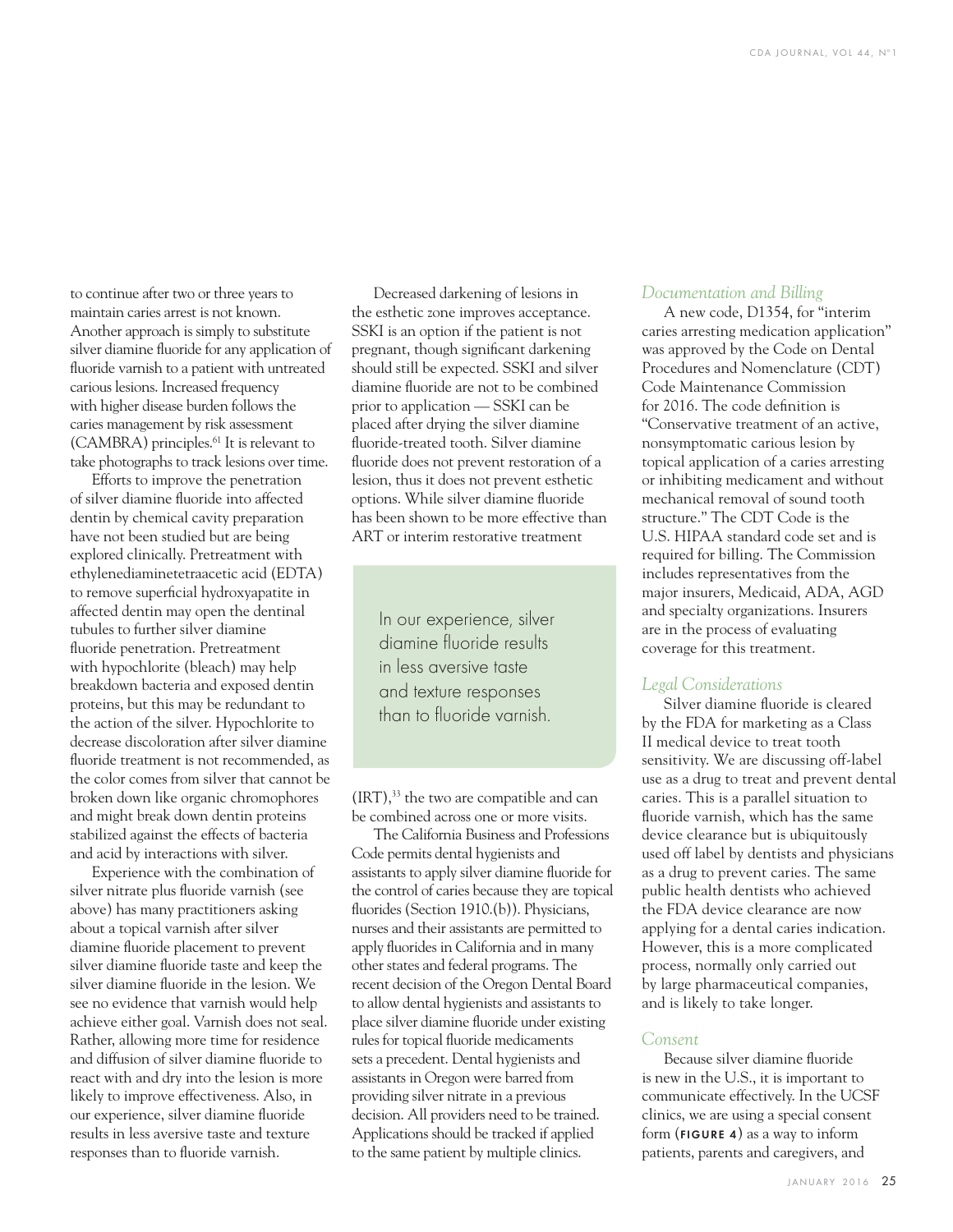#### UCSF Dental Center Informed Consent for Silver Diamine Fluoride

#### Facts for consideration:

- Silver diamine fluoride (SDF) is an antibiotic liquid. We use SDF on cavities to help stop tooth decay. We also use it to treat tooth sensitivity. SDF application every six to 12 months is necessary.
- The procedure: 1. Dry the affected area. 2. Place a small amount of SDF on the affected area. 3. Allow SDF to dry for one minute. 4. Rinse.
- Treatment with SDF does not eliminate the need for dental fillings or crowns to repair function or esthetics. Additional procedures will incur a separate fee.
- I should not be treated with SDF if: 1. I am allergic to silver. 2. There are painful sores or raw areas on my gums (i.e., ulcerative gingivitis) or anywhere in my mouth (i.e., stomatitis).

#### Benefits of receiving SDF:

- SDF can help stop tooth decay.
- SDF can help relieve sensitivity.

#### Risks related to SDF include, but are not limited to:

- The affected area will stain black permanently. Healthy tooth structure will not stain. Stained tooth structure can be replaced with a filling or a crown.
- Tooth-colored fillings and crowns may discolor if SDF is applied to them. Color changes on the surface can normally be polished off. The edge between a tooth and filling may keep the color.
- If accidentally applied to the skin or gums, a brown or white stain may appear that causes no harm, cannot be washed off and will disappear in one to three weeks.
- You may notice a metallic taste. This will go away rapidly.
- If tooth decay is not arrested, the decay will progress. In that case the tooth will require further treatment, such as repeat SDF, a filling or crown, root canal treatment or extraction.
- These side effects may not include all of the possible situations reported by the manufacturer. If you notice other effects, please contact your dental provider.
- Every reasonable effort will be made to ensure the success of SDF treatment. There is a risk that the procedure will not stop the decay and no guarantee of success is granted or implied.

#### Alternatives to SDF, not limited to the following:

- No treatment, which may lead to continued deterioration of tooth structures and cosmetic appearance. Symptoms may increase in severity.
- Depending on the location and extent of the tooth decay, other treatment may include placement of fluoride varnish, a filling or crown, extraction or referral for advanced treatment modalities.

#### I CERTIFY THAT I HAVE READ AND FULLY UNDERSTAND THIS DOCUMENT AND ALL MY QUESTIONS WERE ANSWERED:

| (signature of patient) |  |
|------------------------|--|
| (signature of witness) |  |



to standardize procedures because we have so many inexperienced student clinicians. All practices have established procedures for consent and an extra form may not be needed in the community. The normal elements of informed consent apply. We sought to ensure awareness of the expected change in color of the dentin as the decay arrests, likelihood of reapplication and contraindications in the presence of silver allergy and stomatitis. Note the importance of distinguishing

between allergy to nickel and other trace metals rather than silver allergy, which is rare. We used readability measurements to guide intelligibility and included a progressively discoloring lesion to show stain of a lesion but not healthy enamel.

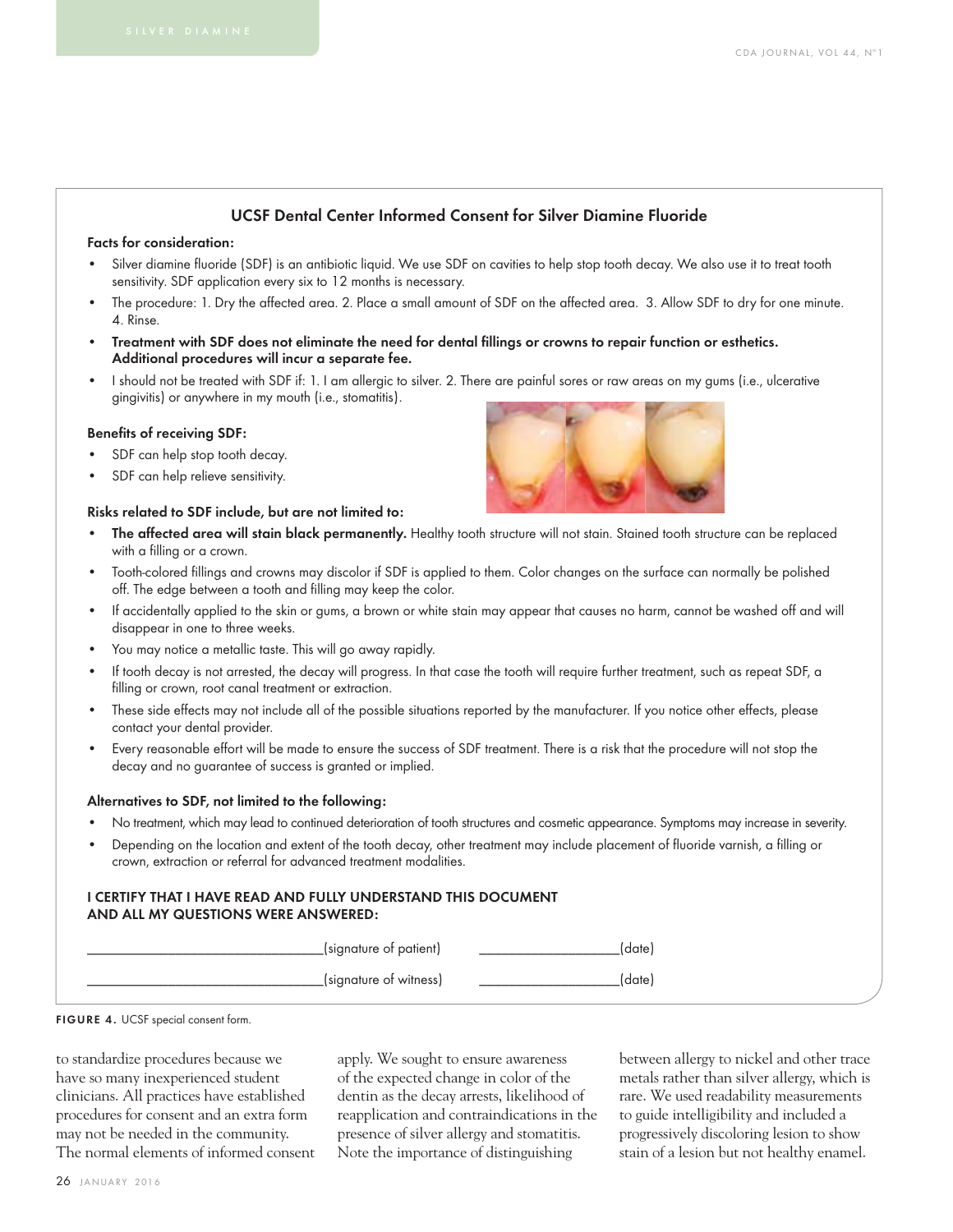#### *Conclusion*

Silver diamine fluoride is a safe, effective treatment for dental caries across the age spectrum. At UCSF, it is indicated for patients with extreme caries risk, those who cannot tolerate conventional care, patients who must be stabilized so they can be restored over time, patients who are medically compromised or too frail to be treated conventionally and those in disparity populations with little access to care.

Application twice per year outperforms all minimally invasive options including the atraumatic restorative technique — with which it is compatible but 20 times less expensive. It approaches the success of dental fillings after two or more years, and again, prevents future caries — while fillings do not. Silver diamine fluoride is more effective as a primary preventive than any other available material, with the exception of dental sealants, which are > 10 times more expensive and need to be monitored.

Saliva may play a role in caries arrest by silver diamine fluoride. Lower rates of arrest are seen in geriatric patients.<sup>38</sup> The elderly tend to have less abundant and less functional saliva, which generally explains their higher caries rate. In pediatric patients, higher rates of arrest are noted for buccal or lingual smooth surfaces and anterior teeth.<sup>31</sup> These surfaces bathe more directly in saliva than others. It is surprising that silver chloride is the main precipitant in treated dentin, as chloride is not a common component of dentin or silver diamine fluoride, so may come from the saliva.

Traditional approaches often provide only temporary benefit, given the highest rates of recurrent caries are in patients with the worst disease burden. The advent of a treatment for nonsymptomatic caries not requiring general anesthesia or sedation addresses long-standing

concerns about the expense, danger and practical complexity of these services.

Experience suggests that dryness prior to application enhances effectiveness. Good patient management is still profoundly relevant to the very young and otherwise challenged patients, though this one-minute intervention is more tolerable than other options. Silver diamine fluoride can readily replace fluoride varnish for the prevention of caries in patients who have active caries. This as a powerful new tool in the fight against dental caries, particularly suited for those who suffer most from this disease.

Clinical evidence supports continued application one to two times per year until the tooth is restored or exfoliates, and otherwise perhaps indefinitely. Some treated lesions keep growing, particularly those in the inner third of the dentin. It is unclear what will happen if treatment is stopped after two to three years and research is needed. ■

#### ACKNOWLEDGMENT

The UCSF paradigm shift committee subcommittee on silver caries arrest included Sean Mong, DDS, EdD; Spomenka Djordjevic, DDS, MS; Paul Atkinson, DDS, PhD; George Taylor, DMD, MPH, DrPh; Natalie Heaivilin, DDS; Ling Zhan, DDS, PhD; John Featherstone, PhD; Hellene Ellenikiotis, DDS; and Jeremy Horst, DDS, PhD. Thanks to Linda Milgrom for designing the PubMed search. Thanks to Chad Zillich, DDS, for help with the literature review. Thanks to study authors, particularly Edward Lo, BDS, MDS, PhD; Chun Hung Chu, BDS, MDS, PhD; and Geoff Knight, BDSc, MSc, MBA, for helpful discussions.

#### REFERENCES

1. Clarkson BH, Exterkate RAM. Noninvasive dentistry: A dream or reality? Caries Res 2015;49 suppl 1(1):11-17. doi:10.1159/000380887.

2. Yamaga R, Yokomizo I. Arrestment of caries of deciduous teeth with diamine silver fluoride. Dent Outlook 1969;33:1007-1013.

3. Rosenblatt A, Stamford TCM, Niederman R. Silver diamine fluoride: A caries "silver-fluoride bullet." J Dent Res 2009;88(2):116-125. doi:10.1177/0022034508329406. 4. Mei ML, Chu CH, Lo ECM, Samaranayake LP. Fluoride and silver concentrations of silver diamine fluoride solutions for dental use. Int J Paediatr Dent 2013;23(4):279-285. doi:10.1111/ipd.12005.

5. Mei ML, Ito L, Cao Y, Li QL, Lo ECM, Chu CH. Inhibitory effect of silver diamine fluoride on dentine demineralisation and collagen degradation. J Dent 2013;41(9):809-817.

doi:10.1016/j.jdent.2013.06.009.

6. Hill TJ, Arnold FA. The effect of silver nitrate in the prevention of dental caries. I. The effect of silver nitrate upon the decalcification of enamel. J Dent Res 1937;16:23-28. 7. Castillo JL, Rivera S, Aparicio T, et al. The short-term effects of diamine silver fluoride on tooth sensitivity: A randomized controlled trial. J Dent Res 2011;90(2):203-208. doi:10.1177/0022034510388516. 8. Craig GG, Knight GM, McIntyre JM. Clinical

evaluation of diamine silver fluoride/potassium iodide as a dentine desensitizing agent. A pilot study. Aust Dent J 2012;57(3):308-311. doi:10.1111/j.1834- 7819.2012.01700.x.

9. Markowitz K, Pashley DH. Discovering new treatments for sensitive teeth: The long path from biology to therapy. J Oral Rehabil 2008;35(4):300-315. doi:10.1111/j.1365- 2842.2007.01798.x.

10. Featherstone JDB. The continuum of dental caries evidence for a dynamic disease process. J Dent Res 2004;83 Spec No C:C39-C42.

11. Mei ML, Li QL, Chu CH, Yiu CKY, Lo ECM. The inhibitory effects of silver diamine fluoride at different concentrations on matrix metalloproteinases. Dent Mater 2012;28(8):903-908. doi:10.1016/j.dental.2012.04.011.

12. Mei ML, Ito L, Cao Y, Li QL, Chu CH, Lo ECM. The inhibitory effects of silver diamine fluorides on cysteine cathepsins. J Dent 2014;42(3):329-335. doi:10.1016/j. jdent.2013.11.018.

13. Klasen HJ. A Historical Review of the Use of Silver in the Treatment of Burns. II. Renewed Interest for Silver. 2000:131- 138.

14. Youravong N, Carlen A, Teanpaisan R, Dahlén G. Metal-ion susceptibility of oral bacterial species. Lett Appl Microbiol 2011;53(3):324-328. doi:10.1111/j.1472- 765X.2011.03110.x.

15. Hamama HH, Yiu CK, Burrow MF. Effect of silver diamine fluoride and potassium iodide on residual bacteria in dentinal tubules. Aust Dent J 2015;60(1):80-87. doi:10.1111/ adj.12276.

16. Suzuki T, Nishida M, Sobue S, Moriwaki Y. Effects of diamine silver fluoride on tooth enamel. J Osaka Univ Dent Sch 1974;14:61-72.

17. Chu CH, Lo ECM. Micro-hardness of dentin in primary teeth after topical fluoride applications. J Dent 2008;36(6):387-391. doi:10.1016/j.jdent.2008.02.013.

18. Englander HR, James VE, Massler M. Histologic effects of silver nitrate of human dentin and pulp. J Am Dent Assoc 1958;57(5):621-630.

19. Mei ML, Ito L, Cao Y, Lo ECM, Li QL, Chu CH. An ex vivo study of arrested primary teeth caries with silver diamine fluoride therapy. J Dent 2014;42(4):395-402. doi:10.1016/j. jdent.2013.12.007.

20. Knight GM, McIntyre JM, Craig GG, Mulyani, Zilm PS, Gully NJ. Inability to form a biofilm of Streptococcus mutans on silver fluoride- and potassium iodide-treated demineralized dentin. Quintessence Int 2009;40(2):155-161.

21. Knight GM, McIntyre JM, Craig GG, Mulyani, Zilm PS, Gully NJ. An in vitro model to measure the effect of a silver fluoride and potassium iodide treatment on the permeability of demineralized dentine to Streptococcus mutans. Aust Dent J 2005;50(4):242-245.

22. Knight GM, McIntyre JM, Craig GG, Mulyani, Zilm PS, Gully NJ. Differences between normal and demineralized